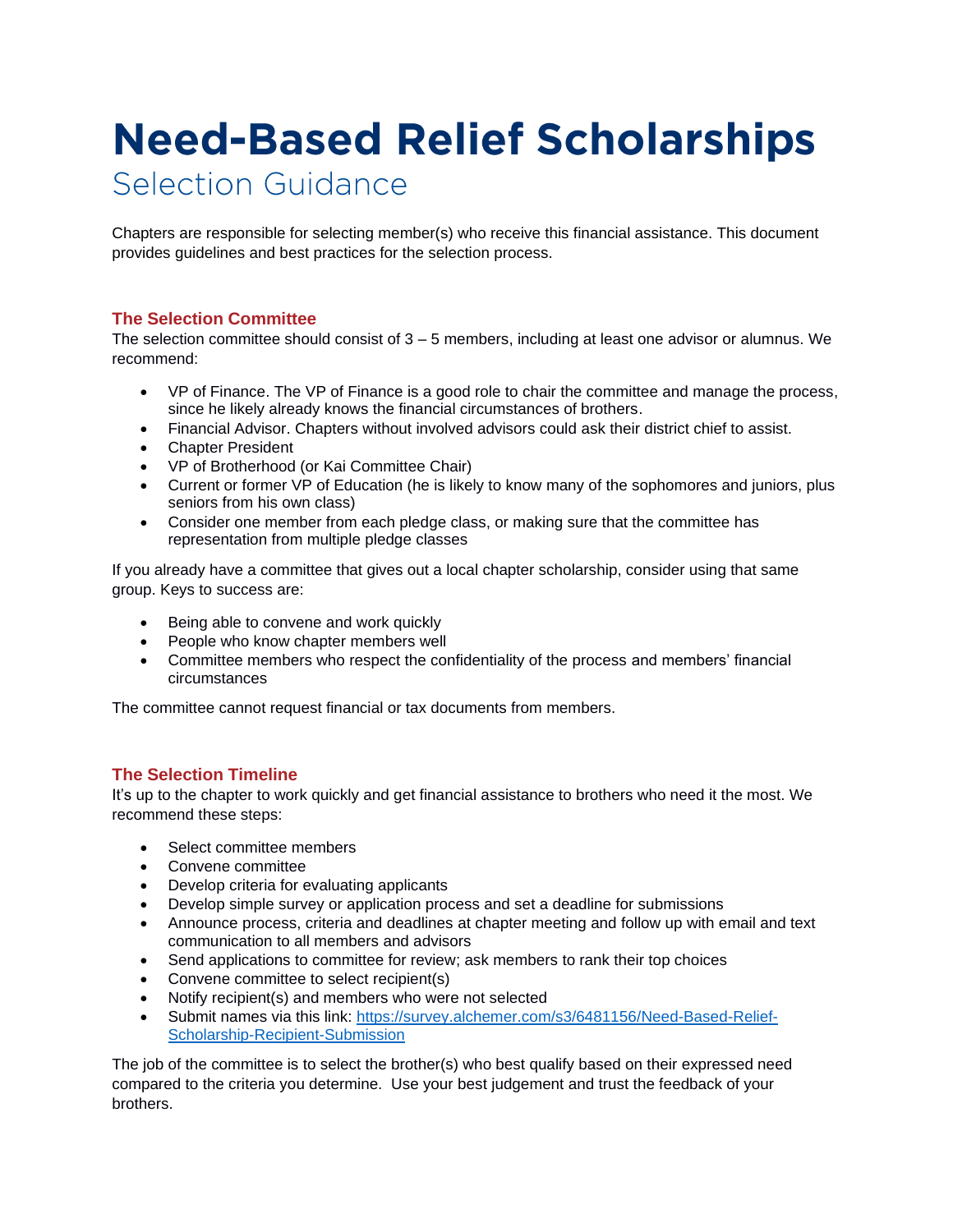## **What Should the Application Include?**

It's completely up to the committee to decide, but we recommend that you keep it simple. Consider asking:

- Full formal name of member. You'll need to submit this to the Beta Foundation and the check will be made out in this name.
- Current address of member. The Beta Foundation will mail checks to this address.
- Cell number of member.
- Year in school
- Resume.
- Copy of most recent grade report, to confirm GPA.
- And then  $2 3$  questions to discern the member's financial circumstances (see the criteria below to design the questions). You cannot ask the member to submit tax returns, bank statements, credit reports or other highly sensitive financial information. Instead, encourage the member to disclose as much about his circumstances as he feels comfortable sharing.

The application process and the method for collecting information should be confidential. After your committee is finished, the survey and all submitted materials should be deleted.

A sample application is included at the end of this document.

## **Criteria for Evaluating Applications**

The committee can determine their own criteria, but we recommend keeping the process simple. Consider using these factors and questions as you develop your criteria and application:

- **Is the student on need-based financial aid?**
	- Undergraduates across North America attend college with varying degrees of financial support from their families. Need-based aid is financial aid that is received if you students have financial needs and meet broadly accepted eligibility criteria.
- **Does the student receive other scholarships?**
	- Many students receive funding based on academic performance either in high school or college. This may or may not be based on financial need or family circumstances.
- **Have his family circumstances changed? If so, how is that impacting their ability to pay for dues?**
	- The recent pandemic caused widespread unemployment and disruption to many sectors of the economy, which impacts jobs. Parents who previously paid for fraternity dues may no longer be able to do so.
- **Does the student work? Has his employment been impacted by COVID or other hardships? How does that affect his ability to pay for tuition, room or board?**
	- Many students work but some of those jobs, like working in the rec center or at a local restaurant, may have been eliminated.
- **How has the member paid for dues in the past?**
	- Research shows that about two-thirds of Betas have some or all of their dues paid by someone else – typically parents or grandparents. About one-third of Betas pay for dues on their own. Learning how a member paid for his membership before any hardships will help the committee understand the impact of recent changes.
- **What is the member's past dues history?**
	- The committee should consider whether the member paid his past dues on time or whether he was frequently late. In addition, the committee should consider whether the member has asked for Temporarily Inactive Status for financial reasons in the past.
	- Has the chapter extended other financial relief to this member in the past, or offered him reduced dues?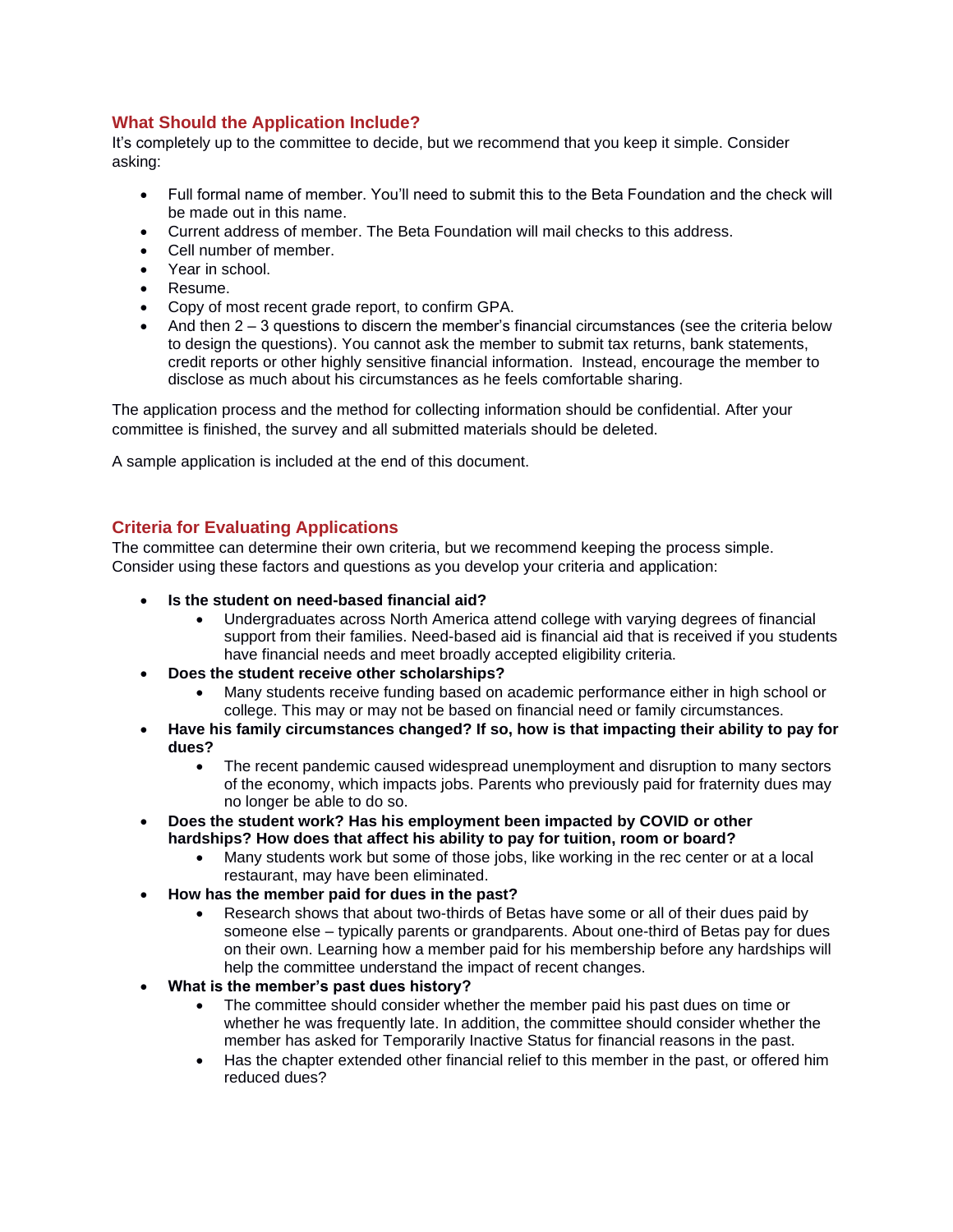#### • **Does he meet other membership expectations?**

• The committee should consider whether the member fulfills other expectations. Does he maintain a good GPA? Does he attend chapter meetings and other mandatory events? Does he behave consistent with Beta's values? Does he contribute in meaningful ways to the chapter? In a nutshell: Is he a good member that you want to keep in the chapter?

If you have questions about your committee, your application or your criteria, a member of Beta's Administrative Office staff can help. Contact Zane Carlson, Associate Director of Advancement [\(zane.carlson@beta.org;](mailto:zane.carlson@beta.org) 800-800-2382).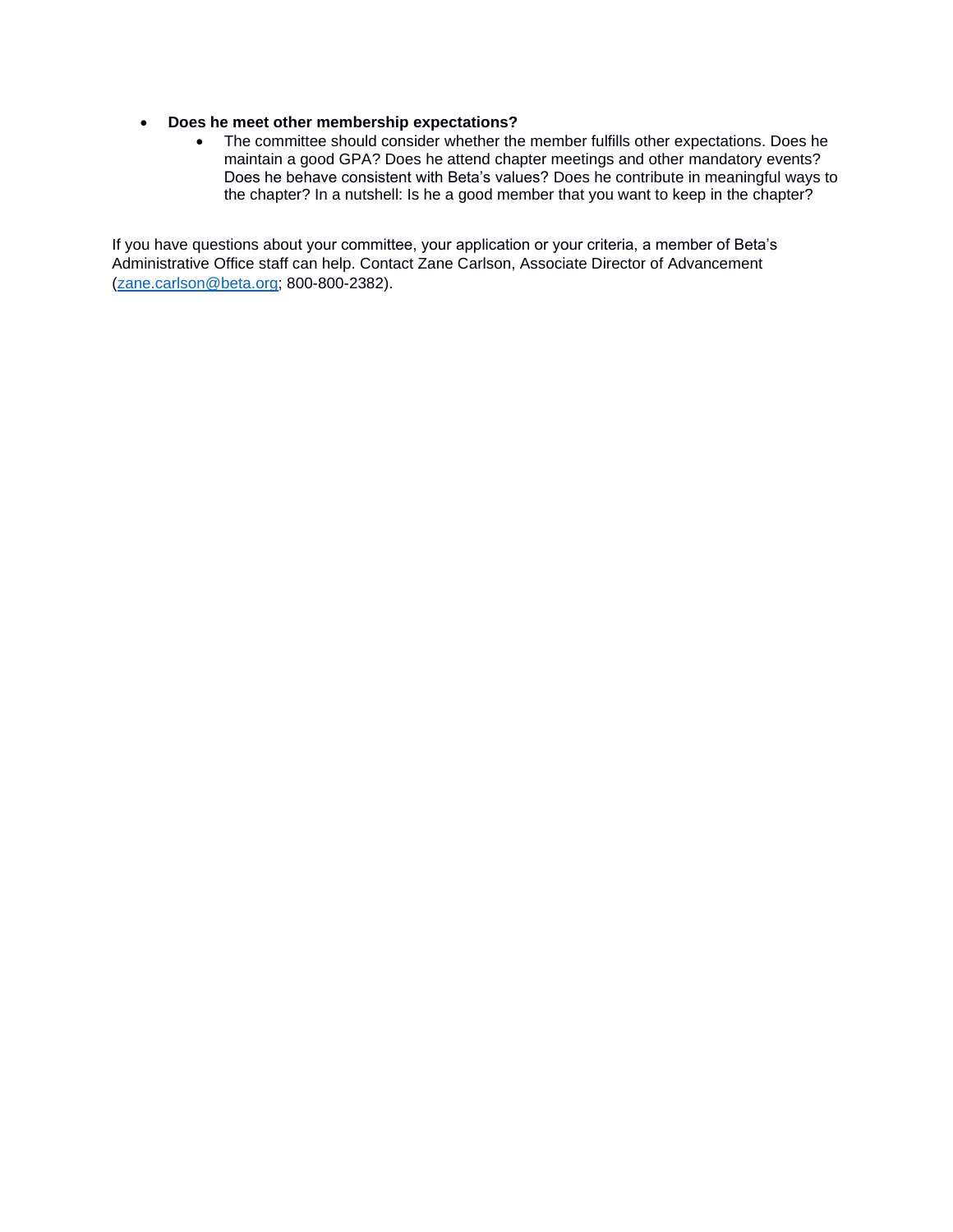## **Need-based Relief Sample Application** A brief self-assessment of financial need

## **Pre-Qualification**

Please answer the following questions to help determine if you should be considered for a need-based relief scholarship.

- 1. I have exhausted all other available financial resources, including family support.
	- a. Yes
	- b. No
- 2. I have critical need(s) in one or more of the four areas of: food, shelter, medical needs, and/or employment-critical transportation.
	- a. Yes
	- b. No
- 3. I understand I may be asked to explain my financial circumstances to the selection committee. \*
	- a. Yes
	- b. No

\**An explanation of financial circumstances will help selection committee better understand why you're seeking need-based relief. You are not expected to provide any financial or tax documents, only to provide a summary overview of your financial circumstances. Use your best judgement to provide the information that you comfortable sharing. All information is confidential.*

If you answered "Yes" to all the questions above, please continue to the questions below to help you collect your thoughts and prepare a case for support for the chapter's designated selection committee.

If you answered "No" to any of the questions above, you may continue to the next section to help you better assess what your case for support may be. However, you may wish to consider if there are other options available to you before seeking this need-based support.

## **Reflection Questions**

- 1. Do any of these apply to my current financial situation?
	- a. I recently lost my job and/or source of income
	- b. I am having trouble obtaining enough food for myself and/or my family
	- c. I have been required to relocate and do not have the resources to do so
	- d. I do not have a permanent place to stay
	- e. I was recently in an accident and/or have unforeseen medical expenses
	- f. I am currently in an unsafe living situation
	- g. Other
	- h. None of these apply to my current situation
- 2. Are any of these resources currently available to me?
	- a. Income from a job
	- b. Income from other sources (i.e. stipend)
	- c. Financial assistance from family or friends that does not need to be repaid
	- d. Loans from family or friends that are expected to be repaid
	- e. Temporary place to stay with family or friends